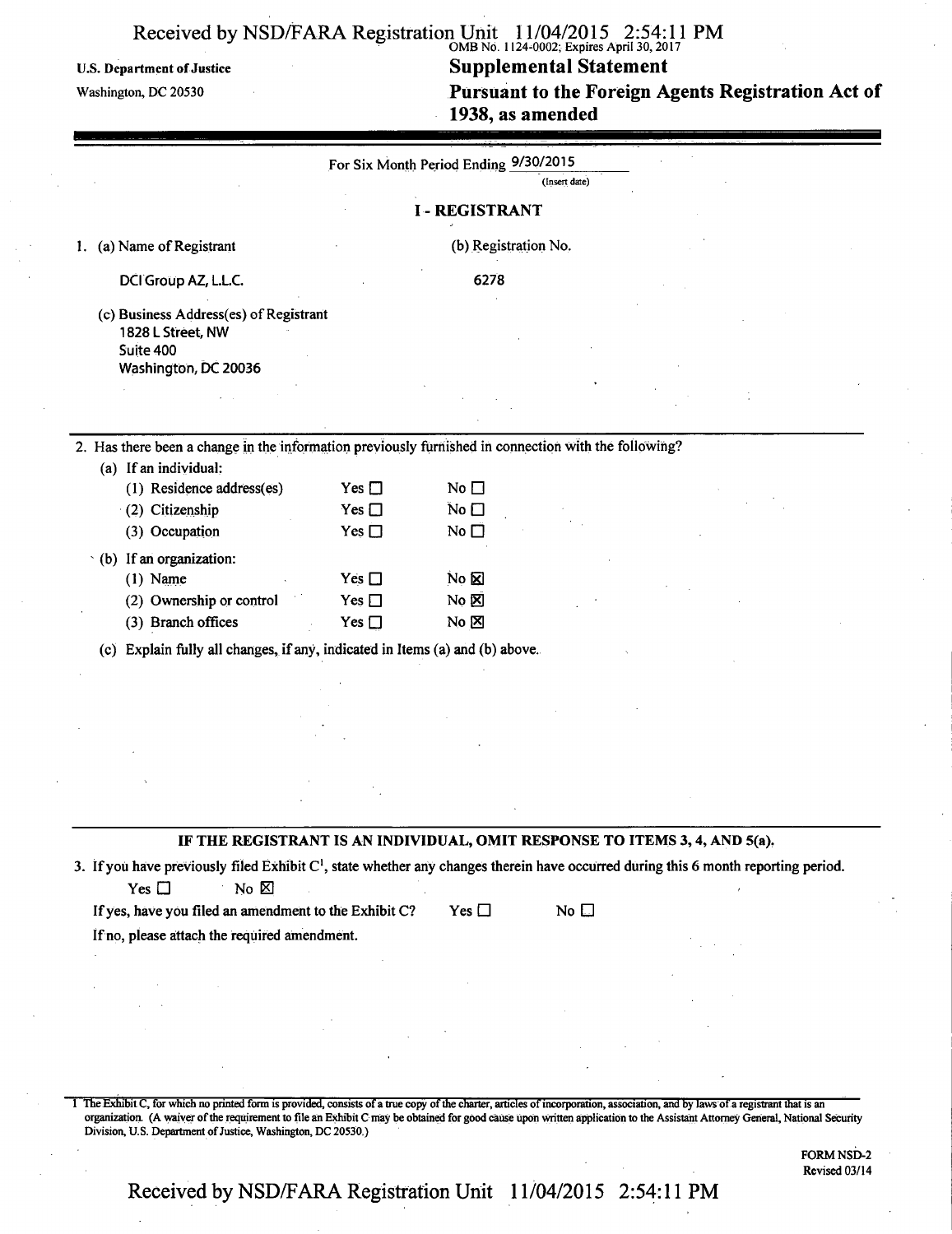|                                                           | 4. (a) Have any persons ceased acting as partners, officers, directors or similar officials of the registrant during this 6 month reporting period?                                                      |                        |                |                        |
|-----------------------------------------------------------|----------------------------------------------------------------------------------------------------------------------------------------------------------------------------------------------------------|------------------------|----------------|------------------------|
| Yes $\Box$                                                | No $\boxtimes$                                                                                                                                                                                           |                        |                |                        |
| If yes, furnish the following information:                |                                                                                                                                                                                                          |                        |                |                        |
| Name                                                      |                                                                                                                                                                                                          | Position               |                | Date Connection Ended  |
|                                                           |                                                                                                                                                                                                          |                        |                |                        |
|                                                           |                                                                                                                                                                                                          |                        |                |                        |
|                                                           |                                                                                                                                                                                                          |                        |                |                        |
| Yes $\square$                                             | (b) Have any persons become partners, officers, directors or similar officials during this 6 month reporting period?<br>$No \n  \boxtimes$                                                               |                        |                |                        |
| If yes, furnish the following information:                |                                                                                                                                                                                                          |                        |                |                        |
| Name                                                      | Residence Address                                                                                                                                                                                        | Citizenship            | . Position     | Date Assumed           |
|                                                           |                                                                                                                                                                                                          |                        |                |                        |
|                                                           |                                                                                                                                                                                                          |                        |                |                        |
|                                                           |                                                                                                                                                                                                          |                        |                |                        |
|                                                           |                                                                                                                                                                                                          |                        |                |                        |
|                                                           | 5. (a) Has any person named in Item 4(b) rendered services directly in furtherance of the interests of any foreign principal?                                                                            |                        |                |                        |
| Yes $\Box$                                                | $No \tIm$                                                                                                                                                                                                |                        |                |                        |
|                                                           | If yes, identify each such person and describe the service rendered.                                                                                                                                     |                        |                |                        |
|                                                           |                                                                                                                                                                                                          |                        |                |                        |
|                                                           |                                                                                                                                                                                                          |                        |                |                        |
|                                                           |                                                                                                                                                                                                          |                        |                |                        |
| secretarial, or in a related or similar capacity?<br>Name | <b>Residence Address</b>                                                                                                                                                                                 | Citizenship            | Position       | Date Assumed           |
|                                                           |                                                                                                                                                                                                          |                        |                |                        |
|                                                           |                                                                                                                                                                                                          |                        |                |                        |
|                                                           |                                                                                                                                                                                                          |                        |                |                        |
|                                                           |                                                                                                                                                                                                          |                        |                |                        |
|                                                           | (c) Have any employees or individuals, who have filed a short form registration statement, terminated their employment or<br>connection with the registrant during this 6 month reporting period?        | Yes $\Box$             | No $\boxtimes$ |                        |
| If yes, furnish the following information:                |                                                                                                                                                                                                          |                        |                |                        |
| Name                                                      |                                                                                                                                                                                                          | Position or Connection |                | Date Terminated        |
|                                                           |                                                                                                                                                                                                          |                        |                |                        |
|                                                           |                                                                                                                                                                                                          |                        |                |                        |
|                                                           |                                                                                                                                                                                                          |                        |                |                        |
|                                                           | (d) Have any employees or individuals, who have filed a short form registration statement, terminated their connection with any foreign<br>Yes $\Box$<br>principal during this 6 month reporting period? | No $\boxtimes$         |                |                        |
| If yes, furnish the following information:                |                                                                                                                                                                                                          |                        |                |                        |
| Name                                                      | <b>Position or Connection</b>                                                                                                                                                                            | Foreign Principal      |                | <b>Date Terminated</b> |
|                                                           |                                                                                                                                                                                                          |                        |                |                        |
|                                                           |                                                                                                                                                                                                          |                        |                |                        |
|                                                           |                                                                                                                                                                                                          |                        |                |                        |
|                                                           |                                                                                                                                                                                                          |                        |                |                        |
|                                                           | 6. Have short form registration statements been filed by all of the persons named in Items 5(a) and 5(b) of the supplemental statement?                                                                  |                        |                |                        |
| Yes $\boxtimes$                                           | No $\square$                                                                                                                                                                                             |                        |                |                        |
|                                                           | If no, list names of persons who have not filed the required statement.                                                                                                                                  |                        |                |                        |
|                                                           |                                                                                                                                                                                                          |                        |                |                        |
|                                                           |                                                                                                                                                                                                          |                        |                |                        |
|                                                           |                                                                                                                                                                                                          |                        |                |                        |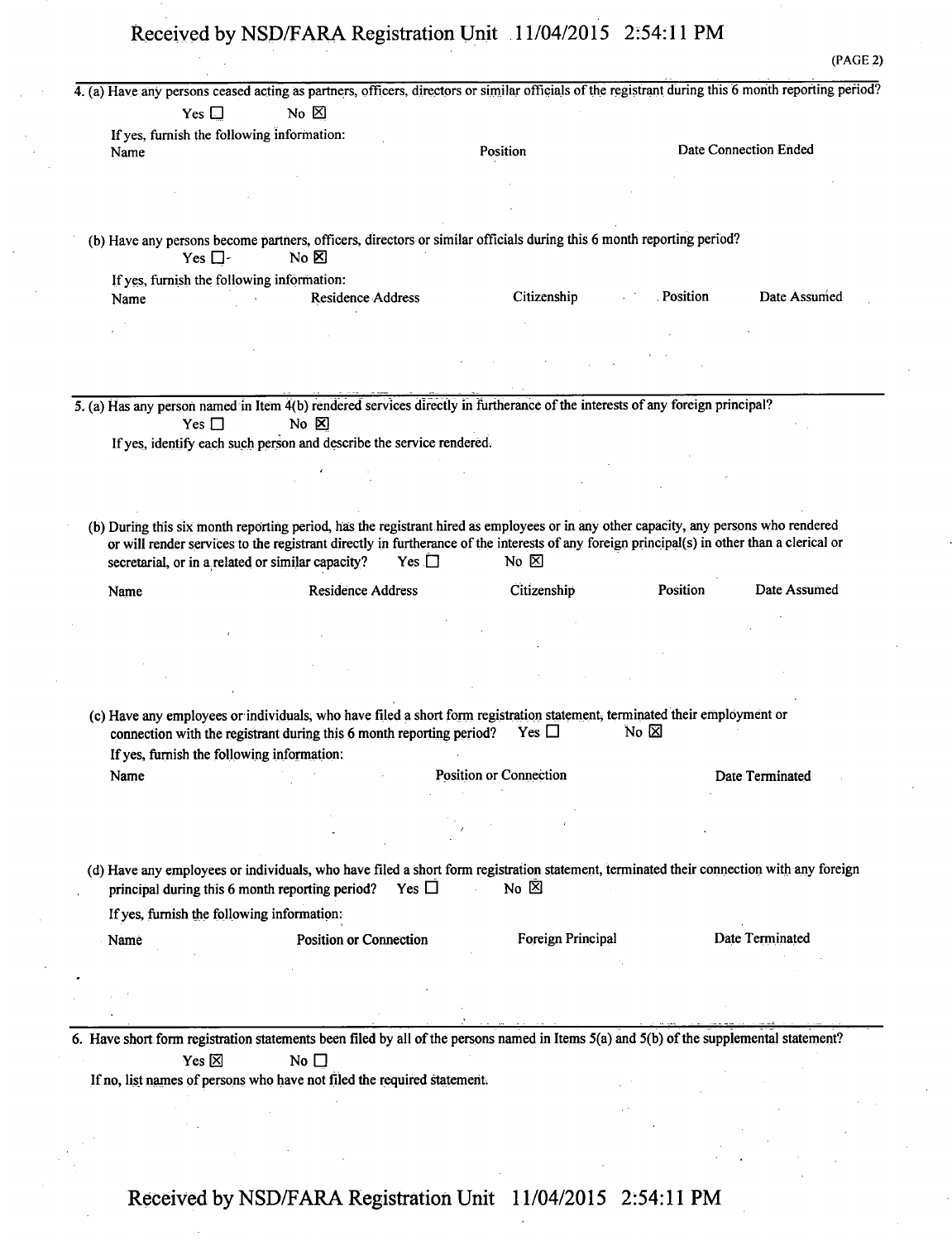| AG<br>I.<br>г. |  |
|----------------|--|

|                                                                                                                                                       | <b>II - FOREIGN PRINCIPAL</b>   |                           |                     |                |
|-------------------------------------------------------------------------------------------------------------------------------------------------------|---------------------------------|---------------------------|---------------------|----------------|
| 7. Has your connection with any foreign principal ended during this 6 month reporting period?<br>If yes, furnish the following information:           |                                 |                           | Yes $\Box$          | No $\boxtimes$ |
| Foreign Principal                                                                                                                                     |                                 |                           | Date of Termination |                |
|                                                                                                                                                       |                                 |                           |                     |                |
|                                                                                                                                                       |                                 |                           |                     |                |
|                                                                                                                                                       |                                 |                           |                     |                |
|                                                                                                                                                       |                                 |                           |                     |                |
|                                                                                                                                                       |                                 |                           |                     |                |
|                                                                                                                                                       |                                 |                           |                     |                |
| 8. Have you acquired any new foreign principal(s) <sup>2</sup> during this 6 month reporting period?<br>If yes, furnish th following information:     |                                 |                           | Yes 区               | No $\square$   |
| Name and Address of Foreign Principal(s)                                                                                                              |                                 |                           | Date Acquired       |                |
| Mining Company of Katanga through Akin Gump Strauss Hauer & Feld LLP                                                                                  |                                 | 9/15/2015                 |                     |                |
|                                                                                                                                                       |                                 |                           |                     |                |
|                                                                                                                                                       |                                 |                           |                     |                |
|                                                                                                                                                       |                                 |                           |                     |                |
|                                                                                                                                                       |                                 |                           |                     |                |
| 9. In addition to those named in Items 7 and 8, if any, list foreign principal( $s$ ) <sup>2</sup> whom you continued to represent during the 6 month |                                 |                           |                     |                |
| reporting period.                                                                                                                                     |                                 |                           |                     |                |
| Embassy of Japan through Akin Grump Strauss Hauer and Feld LLP                                                                                        |                                 |                           |                     |                |
|                                                                                                                                                       |                                 |                           |                     |                |
|                                                                                                                                                       |                                 |                           |                     |                |
|                                                                                                                                                       |                                 |                           |                     |                |
|                                                                                                                                                       |                                 |                           |                     |                |
|                                                                                                                                                       |                                 |                           |                     |                |
|                                                                                                                                                       |                                 |                           |                     |                |
|                                                                                                                                                       |                                 |                           |                     |                |
| Exhibit A <sup>3</sup><br>No $\square$<br>Yes <b>⊠</b>                                                                                                |                                 |                           |                     |                |
| Exhibit B <sup>4</sup><br>Yes $\boxtimes$<br>No $\square$                                                                                             |                                 |                           |                     |                |
| If no, please attach the required exhibit.                                                                                                            |                                 |                           |                     |                |
| (b) Have there been any changes in the Exhibits A and B previously filed for any foreign principal whom you                                           |                                 |                           |                     |                |
| represented during this six month period?<br>If yes, have you filed an amendment to these exhibits?                                                   | Yes $\nabla$<br>$Yes \boxtimes$ | No $\Box$<br>No $\square$ |                     |                |
| If no, please attach the required amendment.                                                                                                          |                                 |                           |                     |                |
| 10. (a) Have you filed exhibits for the newly acquired foreign principal(s), if any, listed in Item 8?                                                |                                 |                           |                     |                |

4 The Exhibit B, which is filed on Form NSD-4, sets forth the information concerning the agreement or understanding between the registrant and the foreign principal.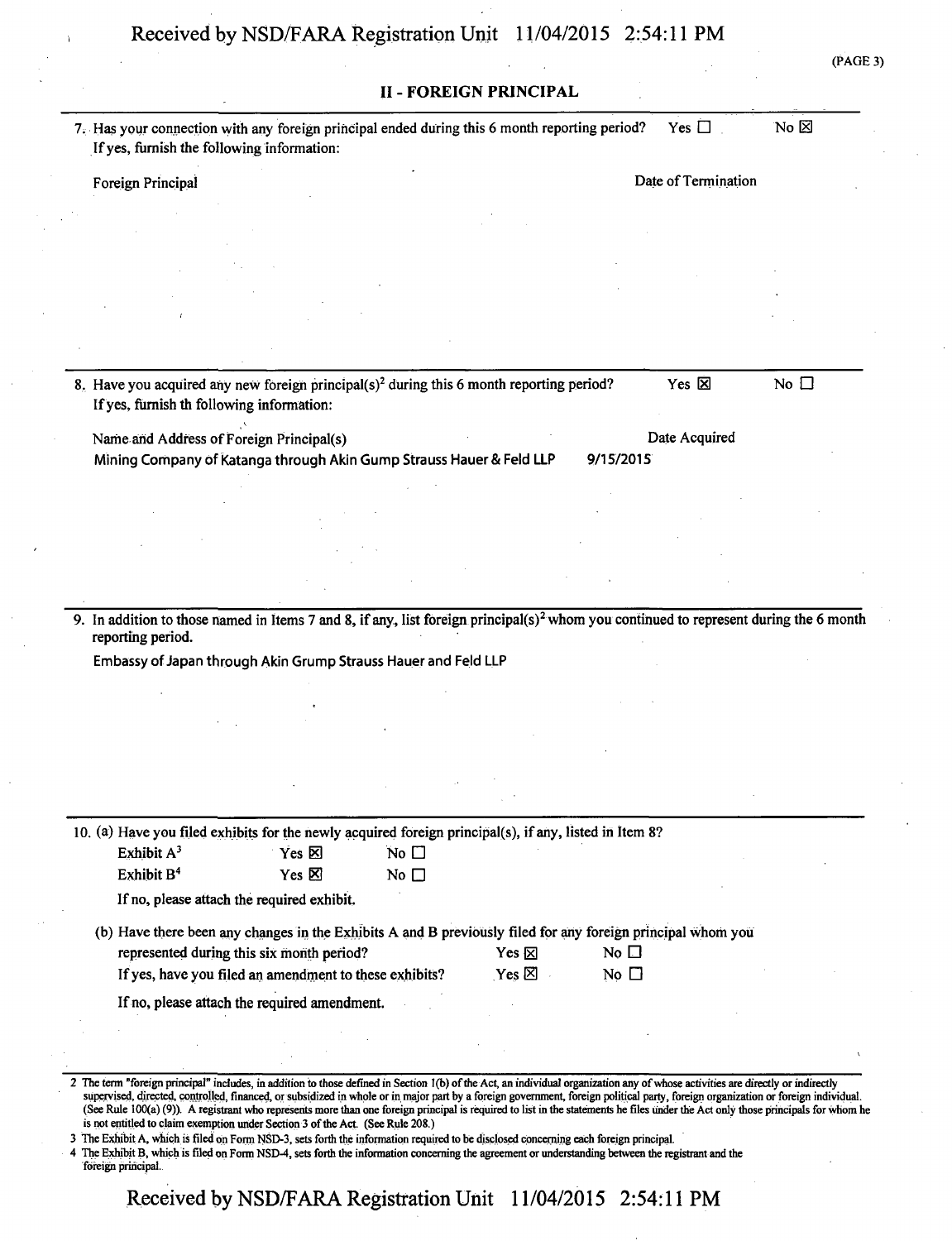#### **III - ACTIVITIES**

11. During this 6 month reporting period, have you engaged in any activities for or rendered any services to any foreign principal named in Items 7, 8, or 9 of this statement? Yes  $\boxtimes$  Yes  $\boxtimes$ 

If yes, identify each foreign principal and describe in full detail your activities and services:

Embassy of Japan - DCI Group AZ provided public affairs consulting services on behalf of the Embassy of Japan through Akin Gump Strauss Hauer and Feld, LLP with regard to the benefits of the Trans Pacific Partnership. This activity consisted of general research and drafting of informational materials for use by consultants retained to assist the Embassy of Japan in communicating the benefits ofthe Trans Pacific Partnership to the public and to attendees of roundtable discussions.

Mining Company of Katanga - DCI Group AZ filed an amendment to its registration on 9/15 and will provide public affairs services to Akin Gump Strauss Hauer & Feld LLP for their work on behalf of the Mining Company of Katanga.

12. During this 6 month reporting period, have you on behalf of any foreign principal engaged in political activity<sup>5</sup> as defined below? Yes  $\boxtimes$  No  $\Box$ 

Ifyes, identify each such foreign principal and describe in full detail all such political activity, indicating, among other things, the relations, interests and policies sought to be influenced and the means employed to achieve this purpose. If the registrant arranged, sponsored or delivered speeches, lectures or radio and TV broadcasts, give details as to dates, places of delivery, names of speakers and subject matter.

Embassy of Japan - DCI Group AZ provided public affairs consulting services on behalf of the Embassy of Japan through Akin Gump Strauss Hauer and Feld, LLP with regard to the benefits of the Trans Pacific Partnership. This activity consisted of general research and drafting of informational materials for use by consultants retained to assist the Embassy Of Japan in communicating the benefits ofthe Trans Pacific Partnership to the public and to attendees of roundtable discussions.

Mining Company of Katanga - Work to obtain international, including US, support for free and fair elections in African democracies, including DRC.

13. In addition tb the above described activities, if any, have you engaged in activity on your own behalf which benefits your foreign principal(s)? Yes  $\Box$  No  $\boxtimes$ 

If yes, describe fully.

S "Political activity," as defined in Section l(o) of the Act, means any activity that the person engaging in believes will, or that the person intends to, in any way influence any agency or official of the Government of the United States or any section of the public within the United States with reference to formulating, adopting or changing the domestic or foreign policies of the United States or with reference to political or public interests, policies, or relations of a government of a foreign country or a foreign political party.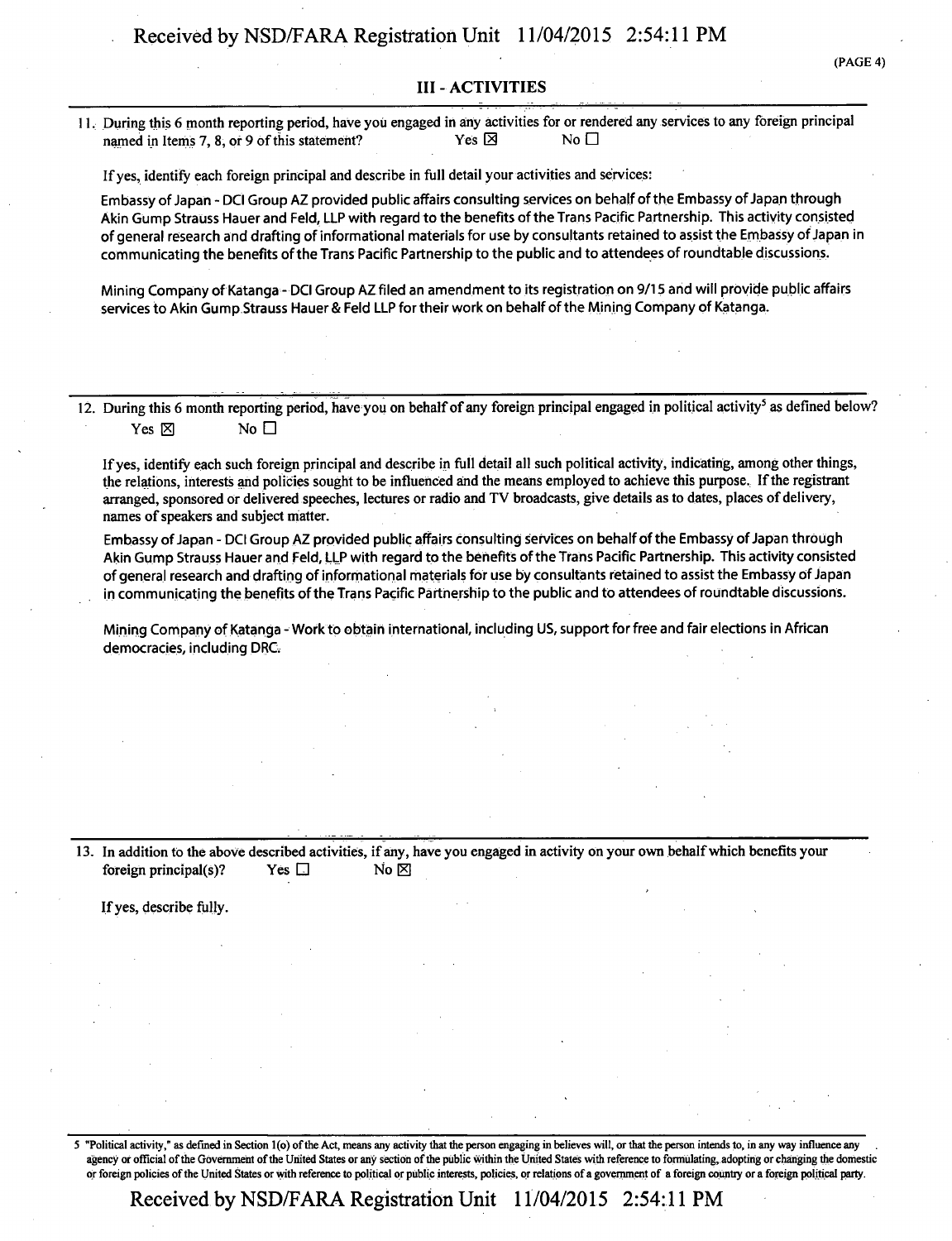## **IV - FINANCIAL INFORMATION**

#### **14. (a) RECEIPTS-MONIES**

During this 6 month reporting period, have you received from any foreign principal named in Items 7, 8, or 9 of this statement, or from any other source, for or in the interests of any such foreign principal, any contributions, income or money either as compensation or otherwise? Yes  $\boxtimes$  No  $\Box$ money either as compensation or otherwise?

If no, explain why .

If yes, set forth below in the required detail and separately for each foreign principal an account of such monies.<sup>6</sup>

|     | Date<br>4/6/2015                              | From Whom<br><b>Akin Gump Strauss</b><br><b>Hauer and Feld LLP</b>                                                                                                                                                                                                                                                |             | Purpose<br>Retainer Embassy of Japan Work |                   | Amount<br>\$60,000.00 |
|-----|-----------------------------------------------|-------------------------------------------------------------------------------------------------------------------------------------------------------------------------------------------------------------------------------------------------------------------------------------------------------------------|-------------|-------------------------------------------|-------------------|-----------------------|
|     | 9/29/2015                                     | <b>Akin Gump Strauss</b><br><b>Hauer and Feld LLP</b>                                                                                                                                                                                                                                                             | <b>Work</b> | September (prorated) Retainer for MCK     |                   | \$5,000.00            |
|     |                                               |                                                                                                                                                                                                                                                                                                                   |             |                                           |                   |                       |
|     |                                               |                                                                                                                                                                                                                                                                                                                   |             |                                           |                   | \$65,000.00           |
|     |                                               |                                                                                                                                                                                                                                                                                                                   |             |                                           |                   | Total                 |
| (b) |                                               | <b>RECEIPTS - FUNDRAISING CAMPAIGN</b><br>During this 6 month reporting period, have you received, as part of a fundraising campaign <sup>7</sup> , any money on behalf of any<br>foreign principal named in Items 7, 8, or 9 of this statement?<br>If yes, have you filed an Exhibit $D^8$ to your registration? |             | Yes $\Box$<br>Yes $\Box$                  | No &<br>No $\Box$ |                       |
|     |                                               | If yes, indicate the date the Exhibit D was filed.                                                                                                                                                                                                                                                                | Date        |                                           |                   |                       |
| (c) | <b>RECEIPTS-THINGS OF VALUE</b><br>Yes $\Box$ | During this 6 month reporting period, have you received any thing of value <sup>9</sup> other than money from any foreign principal<br>named in Items 7, 8, or 9 of this statement, or from any other source, for or in the interests of any such foreign principal?<br>No $\boxtimes$                            |             |                                           |                   |                       |
|     | If yes, furnish the following information:    |                                                                                                                                                                                                                                                                                                                   |             |                                           |                   |                       |
|     | Foreign Principal                             | Date Received                                                                                                                                                                                                                                                                                                     |             | Thing of Value                            |                   | Purpose               |
|     |                                               |                                                                                                                                                                                                                                                                                                                   |             |                                           |                   |                       |

6,7 A registrant is required to file an Exhibit D if he collects or receives contributions, loans, moneys, or other things of value for a foreign principal, as part of a fimdraising campaign. (See Rule 201(e)).

8 An Exhibit D, for which no printed form is provided, sets forth an account of money collected or received as a result of a fundraising campaign and transmitted for a foreign principai.

9 Things of value include but are not limited to gifts, interest free loans, expense free travel, favored stock purchases, exclusive rights, favored treatment over competitors, "kickbacks," and the like.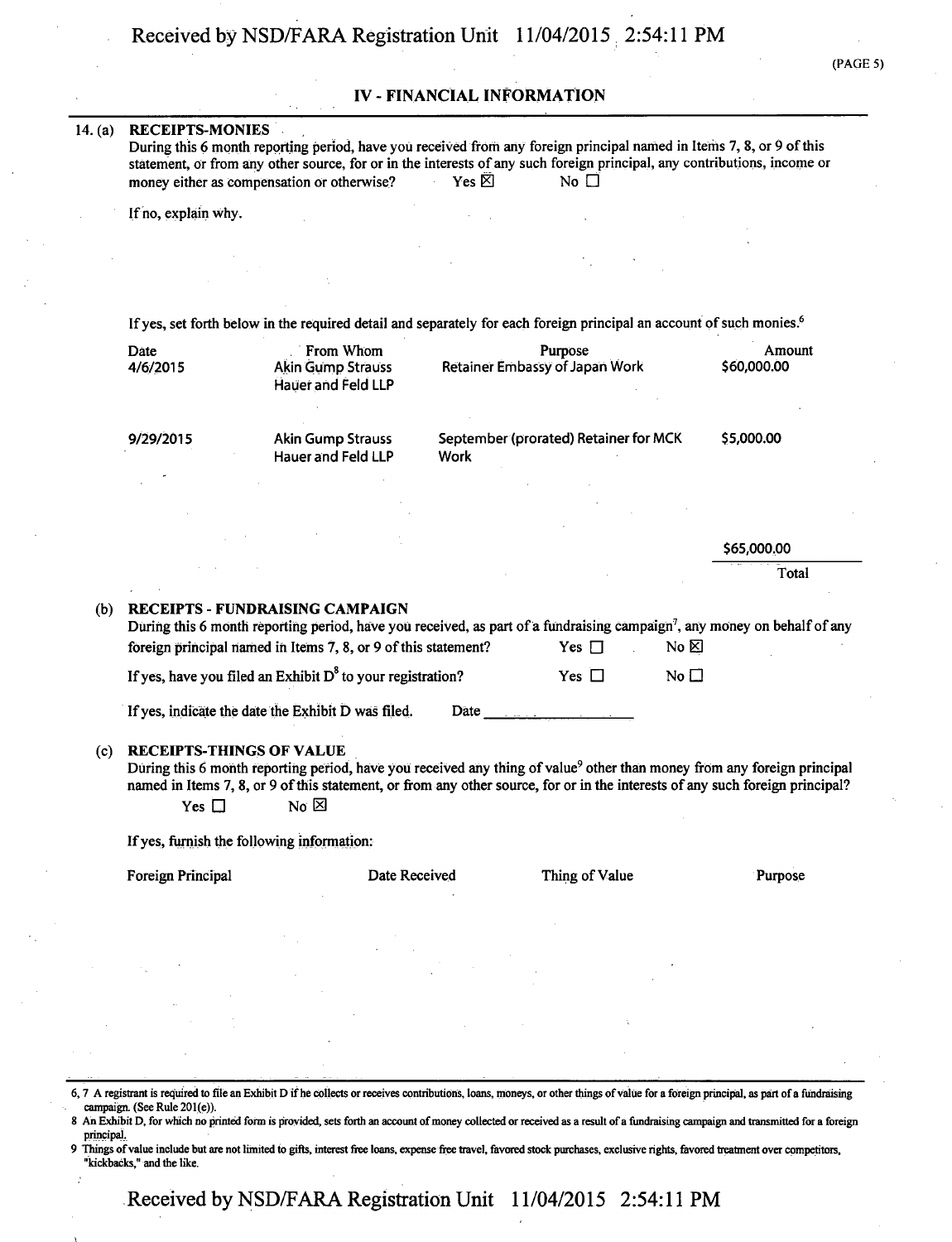(PAGE 6)

| 15. (a) | DISBURSEMENTS-MONIES                                                                                                    |            |                |  |
|---------|-------------------------------------------------------------------------------------------------------------------------|------------|----------------|--|
|         | During this 6 month reporting period, have you                                                                          |            |                |  |
|         | (1) disbursed or expended monies in connection with activity on behalf of any foreign principal named in Items 7, 8, or |            |                |  |
|         | No $\Box$<br>9 of this statement? Yes $\boxtimes$                                                                       |            |                |  |
|         | transmitted monies to any such foreign principal?<br>(2)                                                                | Yes $\Box$ | No $\boxtimes$ |  |

If no, explain ih full detail why there were ho disbursements made on behalf of any foreign principal.

If yes, set forth below ih the required detail and separately for each foreign principal an account of such monies, including monies transmitted, if any, to each foreign principal.

| Date      | To Whom                            | Purpose              | Amount     |
|-----------|------------------------------------|----------------------|------------|
| 4/23/2015 | <b>Quinn Thomas Public Affairs</b> | Consulting fee/Japan | \$7,500.00 |
| 5/20/2015 | <b>Ouinn Thomas Public Affairs</b> | Consulting fee/Japan | \$7,500.00 |
| 5/20/2015 | Larson, Shannahan & Slifka Group   | Consulting fee/Japan | \$7,500.00 |
| 8/26/2015 | <b>Northwest Communications</b>    | Consulting fee/Japan | \$7,500.00 |

\$30,000.00

Total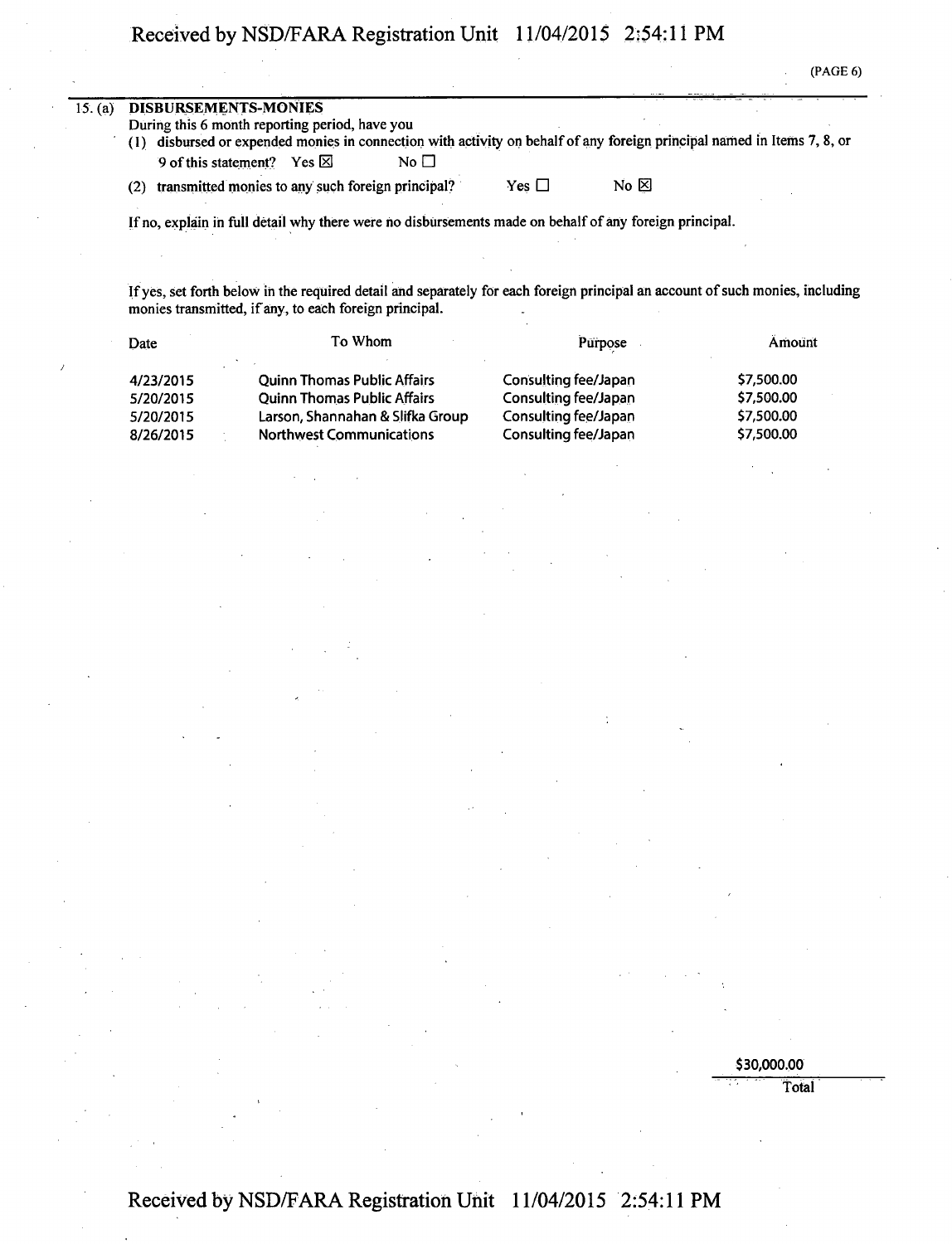#### **(b) DISBURSEMENTS-THINGS OF VALUE**

(PAGE 7)

During this 6 month reporting period, have you disposed of anything of value<sup>10</sup> other than money in furtherance of or in connection with activities on behalf of any foreign principal named in Items 7, 8, or 9 of this statement?

 $Yes \Box$  No  $\boxtimes$ 

If yes, furnish the following information:

| Date<br>$\sim$           | Recipient                                                                         | Foreign Principal                                         | Thing of Value                      | $\bullet$<br>Purpose |
|--------------------------|-----------------------------------------------------------------------------------|-----------------------------------------------------------|-------------------------------------|----------------------|
|                          |                                                                                   |                                                           |                                     |                      |
|                          |                                                                                   | $\epsilon$<br>$\sim$ 10 $\pm$                             |                                     | $\sim$<br>$\sim$     |
| $\sim$<br>$\sim$         | $\sim$<br>$\sim$                                                                  |                                                           |                                     |                      |
|                          | $\mathcal{F}^{\text{max}}_{\text{max}}$ , $\mathcal{F}^{\text{max}}_{\text{max}}$ | $\sim$<br><b>Contractor</b><br>$\sim$ 10 $\sim$<br>$\sim$ | $\bullet$<br>$\mathbf{r}$<br>$\sim$ |                      |
| $\overline{\phantom{a}}$ | $\ddot{\phantom{1}}$                                                              |                                                           | <b>Carl Mar</b>                     |                      |
|                          |                                                                                   |                                                           |                                     | $\sim$               |

#### **(c) DISBURSEMENTS-POLITICAL CONTRIBUTIONS**

During this 6 month reporting period, have you from your own funds and on your own behalf either directly or through any other person, made any contributions of money or other things of value<sup>11</sup> in connection with an election to any political office, or in connection with any primary election, convention, or caucus held to select candidates for political office?

 $Yes \Box$  No  $\boxtimes$ 

If yes, furnish the following information:

Date Amount or Thing of Value Political Organization or Candidate Location of Event

10,11 Things of value include but are not limited to gifts, interest free loans, expense free travel, favored stock purchases, exclusive rights, favored treatment over competitors, "kickbacks," and the like.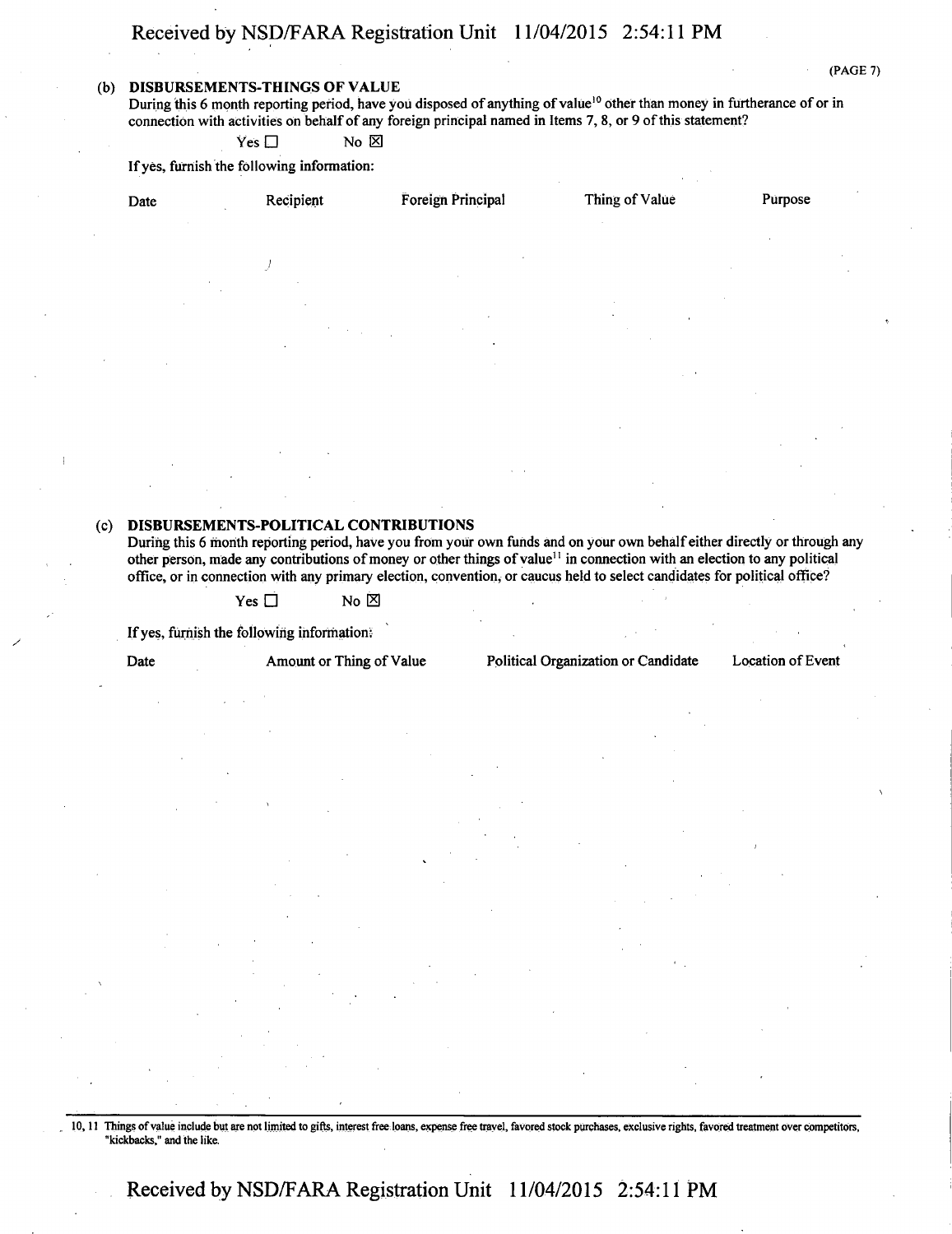# **V - INFORMATIONAL MATERIALS**

| Yes $\boxtimes$<br>No $\square$                                                                                                                        |                                                          | 16. (a) During this 6 month reporting period, did you prepare, disseminate or cause to be disseminated any informational materials? <sup>12</sup>                                                                                                                                                                                                                       |
|--------------------------------------------------------------------------------------------------------------------------------------------------------|----------------------------------------------------------|-------------------------------------------------------------------------------------------------------------------------------------------------------------------------------------------------------------------------------------------------------------------------------------------------------------------------------------------------------------------------|
| If Yes, go to Item 17.                                                                                                                                 |                                                          |                                                                                                                                                                                                                                                                                                                                                                         |
| (b) If you answered No to Item 16(a), do you disseminate any material in connection with your registration?                                            |                                                          |                                                                                                                                                                                                                                                                                                                                                                         |
| No $\Box$<br>Yes $\Box$                                                                                                                                |                                                          |                                                                                                                                                                                                                                                                                                                                                                         |
| If Yes, please forward the materials disseminated during the six month period to the Registration Unit for review.                                     |                                                          |                                                                                                                                                                                                                                                                                                                                                                         |
| 17. Identify each such foreign principal.                                                                                                              |                                                          |                                                                                                                                                                                                                                                                                                                                                                         |
| Embassy of Japan through Akin Gump Strauss Hauer and Feld LLP.                                                                                         |                                                          |                                                                                                                                                                                                                                                                                                                                                                         |
|                                                                                                                                                        |                                                          |                                                                                                                                                                                                                                                                                                                                                                         |
|                                                                                                                                                        |                                                          |                                                                                                                                                                                                                                                                                                                                                                         |
|                                                                                                                                                        |                                                          |                                                                                                                                                                                                                                                                                                                                                                         |
|                                                                                                                                                        |                                                          |                                                                                                                                                                                                                                                                                                                                                                         |
|                                                                                                                                                        |                                                          | 18. During this 6 month reporting period, has any foreign principal established a budget or allocated a specified sum of money to<br>No $\boxtimes$<br>Yes $\Box$                                                                                                                                                                                                       |
| finance your activities in preparing or disseminating informational materials?                                                                         |                                                          |                                                                                                                                                                                                                                                                                                                                                                         |
| If yes, identify each such foreign principal, specify amount, and indicate for what period of time.                                                    |                                                          |                                                                                                                                                                                                                                                                                                                                                                         |
|                                                                                                                                                        |                                                          |                                                                                                                                                                                                                                                                                                                                                                         |
|                                                                                                                                                        |                                                          |                                                                                                                                                                                                                                                                                                                                                                         |
|                                                                                                                                                        |                                                          |                                                                                                                                                                                                                                                                                                                                                                         |
|                                                                                                                                                        |                                                          |                                                                                                                                                                                                                                                                                                                                                                         |
|                                                                                                                                                        |                                                          | 19. During this 6 month reporting period, did your activities in preparing, disseminating or causing the dissemination of informational                                                                                                                                                                                                                                 |
| materials include the use of any of the following:                                                                                                     |                                                          |                                                                                                                                                                                                                                                                                                                                                                         |
| $\Box$ Radio or TV broadcasts                                                                                                                          | $\Box$ Magazine or newspaper $\Box$ Motion picture films | $\Box$ Letters or telegrams                                                                                                                                                                                                                                                                                                                                             |
| $\Box$ Press releases<br>$\Box$ Advertising campaigns                                                                                                  |                                                          | $\Box$ Pamphlets or other publications $\Box$ Lectures or speeches                                                                                                                                                                                                                                                                                                      |
| $\boxtimes$ Other (specify) None                                                                                                                       |                                                          |                                                                                                                                                                                                                                                                                                                                                                         |
| <b>Electronic Communications</b>                                                                                                                       |                                                          |                                                                                                                                                                                                                                                                                                                                                                         |
|                                                                                                                                                        |                                                          |                                                                                                                                                                                                                                                                                                                                                                         |
|                                                                                                                                                        |                                                          |                                                                                                                                                                                                                                                                                                                                                                         |
| $\boxtimes$ Email                                                                                                                                      |                                                          |                                                                                                                                                                                                                                                                                                                                                                         |
| $\Box \text{ Website URL(s): } \qquad \qquad \Box$                                                                                                     |                                                          |                                                                                                                                                                                                                                                                                                                                                                         |
| $\Box$ Social media websites URL(s):                                                                                                                   |                                                          |                                                                                                                                                                                                                                                                                                                                                                         |
|                                                                                                                                                        |                                                          |                                                                                                                                                                                                                                                                                                                                                                         |
|                                                                                                                                                        |                                                          | 20. During this 6 month reporting period, did you disseminate or cause to be disseminated informational materials among any of                                                                                                                                                                                                                                          |
| the following groups:                                                                                                                                  |                                                          | $\Box$ Libraries                                                                                                                                                                                                                                                                                                                                                        |
| Public officials                                                                                                                                       | $\Box$ Newspapers                                        |                                                                                                                                                                                                                                                                                                                                                                         |
| Legislators                                                                                                                                            | $\Box$ Editors                                           | $\Box$ Educational institutions                                                                                                                                                                                                                                                                                                                                         |
| Government agencies                                                                                                                                    | $\Box$ Civic groups or associations                      | $\Box$ Nationality groups                                                                                                                                                                                                                                                                                                                                               |
| Other (specify) Consultants to DCI<br>⊠                                                                                                                |                                                          |                                                                                                                                                                                                                                                                                                                                                                         |
| 21. What language was used in the informational materials:                                                                                             |                                                          |                                                                                                                                                                                                                                                                                                                                                                         |
|                                                                                                                                                        |                                                          |                                                                                                                                                                                                                                                                                                                                                                         |
| $\boxtimes$ English                                                                                                                                    | $\Box$ Other (specify)                                   |                                                                                                                                                                                                                                                                                                                                                                         |
| 22. Did you file with the Registration Unit, U.S. Department of Justice a copy of each item of such informational materials                            |                                                          |                                                                                                                                                                                                                                                                                                                                                                         |
| disseminated or caused to be disseminated during this 6 month reporting period?                                                                        |                                                          | $Yes \boxtimes$<br>$N_0$                                                                                                                                                                                                                                                                                                                                                |
| 23. Did you label each item of such informational materials with the statement required by Section 4(b) of the Act?<br>$Yes \boxtimes$<br>No $\square$ |                                                          |                                                                                                                                                                                                                                                                                                                                                                         |
|                                                                                                                                                        |                                                          | 12 The term informational materials includes any oral, visual, graphic, written, or pictorial information or matter of any kind, including that published by means of advertising,                                                                                                                                                                                      |
| filed pursuant to Section 4(b) of the Act.                                                                                                             |                                                          | books, periodicals, newspapers, lectures, broadcasts, motion pictures, or any means or instrumentality of interstate or foreign commerce or otherwise. Informational materials<br>disseminated by an agent of a foreign principal as part of an activity in itself exempt from registration, or an activity which by itself would not require registration, need not be |

**Received by NSD/FARA Registration Unit 11/04/2015 2:54:11 PM** 

«